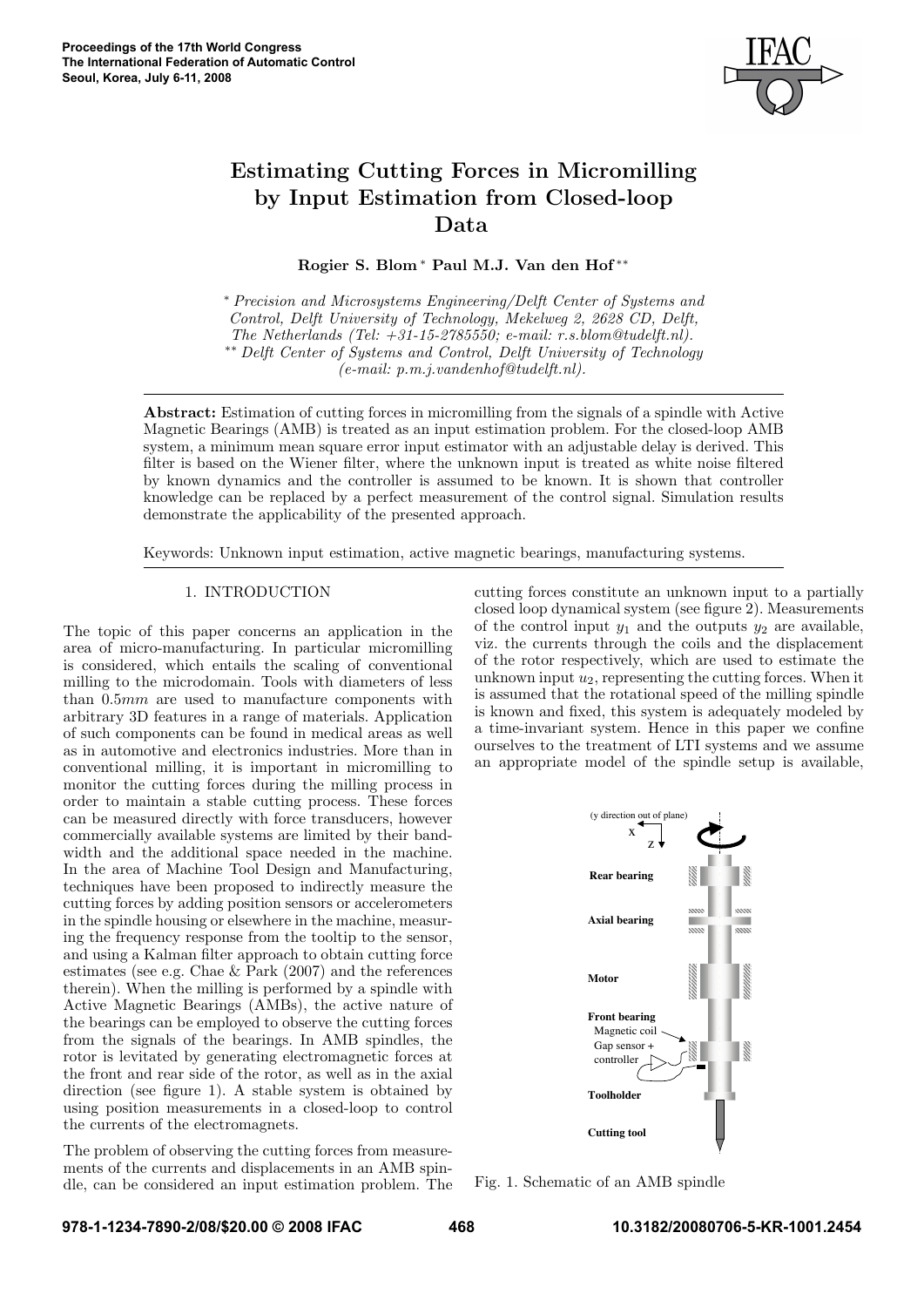either obtained by modeling from first principles or by system identification.

A priori it is known that cutting forces consist of a slowly varying offset related to the cutting depth, with on top of that a signal that is periodic in nature due to the rotation of the milling tool. The frequency is dependent on the rotational speed as well as the number of cutting teeth. In order to obtain cutting force information meaningful for micro-milling process research, it is important to obtain cutting force estimates with high bandwidth, small error, and small phase distortion up to the bandwidth frequency to preserve the waveform. Having the cutting force estimates available instantly is of less importance and a small processing delay can be tolerated.

The problems of input estimation and state reconstruction for systems with unknown inputs has received considerable attention over the past few decades (see Sunaram, & Hadjicostis (2007) and the references therein). These two problems are closely related, in fact as was shown by (Hou  $&$  Müller, 1992), when a state estimator exists for systems with unknown inputs, also estimates of the unknown input can be obtained. Existence conditions and a procedure for input estimator design was formulated by Hou & Patton (1998). Many of these results consider systems in a deterministic setting. Results on input observers for systems with noisy measurements are also available. One of the first results in which no a priori structure on the inputs is assumed, was published by Glover (1969). Darouach et al. studied the problem of unbiased minimum variance estimation for discrete-time time-varying stochastic systems with unknown inputs, both in the absence and presence of feedthrough of the unknown input (Darouach & Zasadzinski, 1997; Darouach, Zasadzinski & Boutayeb, 2003). Kitanidis (1987) solved the state estimation problem for the case part of the inputs are unknown. Continuing on the results of Kitanidis, Gillijns & De Moor introduced recursive unbiased minimum variance recursive filters (Gillijns, & De Moor, 2007a; Gillijns & De Moor, 2007b).

In the case probablistic information on the input is available, a common approach is to augment the system matrix (Hostetter & Meditch, 1973; Park et al., 2000). Since in our application we have a priori information on the spectral content of the input signal, such approach has been selected. The problem that we will address in this paper is to minimize the Mean Square Error (MSE) in the input estimates, while the bias of the estimator is not constrained to zero. As a delay in the estimation result is acceptable, the advantage of minimizing the MSE criterion is that the smallest estimation error can be obtained even if that implies that there is some delay. Compared to the existing techniques for cutting force estimation in Manufacturing (like Chae  $&$  Park (2007)), the approach in this paper has a number of favorable features. First, it uses the information that is already available in the AMB spindle and hence no additional sensors are needed. A solution is presented to obtain input estimates from an unstable plant in a partially closed-loop of which the control law can be unknown (which is the case for the setup in our laboratory). Secondly, often the random-walk model is used to represent the unknown cutting force, which incorporates little a priori knowledge. Here the spectral information available on the cutting forces is used to obtain estimates



Fig. 2. Block diagram of closed-loop input estimation problem

with a smaller error. Last, the estimator has an adjustable delay, giving the possibility to make a trade-off between a small estimation error and a small time-lag.

This paper is organized as follows. After defining the problem in section 2, we first discuss some generic assumptions in section 3. In section 4 the solution to the problem will be derived based on the Wiener filter. Simulation results with the presented approach are discussed in section 5.

## 2. PROBLEM FORMULATION

Consider the closed-loop system as depicted in figure 2. Plant  $G$  is a linear time-invariant discrete-time system given by

$$
x(t+1) = Ax(t) + B_1u_1(t) + B_2u_2(t)
$$
  
\n
$$
y_2(t) = Cx(t) + v_2(t)
$$
\n(1)

where x is the state vector with  $dim(x) = n$ ,  $u_1$  is the control input with  $dim(u_1) = m_1$ ,  $u_2$  is the unknown input vector with  $dim(u_2) = m_2$ ,  $y_2$  the output vector with  $dim(y_2) = p_2$ . Matrices A,  $B_1$ ,  $B_2$  and C are known matrices with appropriate dimensions, where A has no unit-circle eigenvalues,  $(A, C)$  is detectable and  $(A, B<sub>1</sub>)$ and  $(A, B<sub>2</sub>)$  stabilizable. Without loss of generality it will be assumed that  $rank(B_2) = m_2$  and  $rank(C) = p_2$ . The system is stabilized by controller  $K(z)$ , of which no exact knowledge is available. Vector  $y_1$  with  $dim(y_1) = m_1$ provides a measurement of vector  $u_1$ . Measurement noise sequence  $v_2$  with  $dim(v_2) = p_2$  is assumed to be a zero mean white noise process with known covariance matrix  $R_{v_2} > 0$ . Measurement noise  $v_1$  with  $dim(v_1) = p_1$  and spectral density  $\Phi_{v_1}$  is uncorrelated with  $v_2$ . The problem is to construct a causal linear time-invariant filter on measurements  $\bar{y} = col(y_1, y_2)$  to get estimate  $\hat{u}_2$  such that for some fixed time-lag  $N > 0$ ,

$$
\mathbb{E}|\hat{u}_2(t) - u_2(t - N)|^2 \tag{2}
$$

is minimized.

#### 3. PRELIMINARIES

In the course of this paper the following assumptions are made. It will be assumed that all signals are exponentially bounded and that all spectra are rational. Furthermore, it is assumed that triplet  $(A, B_2, C)$  has no invariant zeros on or outside the unit disc, i.e. for every  $\lambda \in \mathbb{C}, |\lambda| \geq 1$ 

$$
rank\left[\begin{array}{cc} A - \lambda I & B_2 \\ C & 0 \end{array}\right] = n + m_2. \tag{3}
$$

When this is not satisfied, there exist a initial state and non-decaying exponential input which cannot be distinguished from the zero input. Hence this condition is necessary to ensure that for  $t \to \infty$  the mapping between the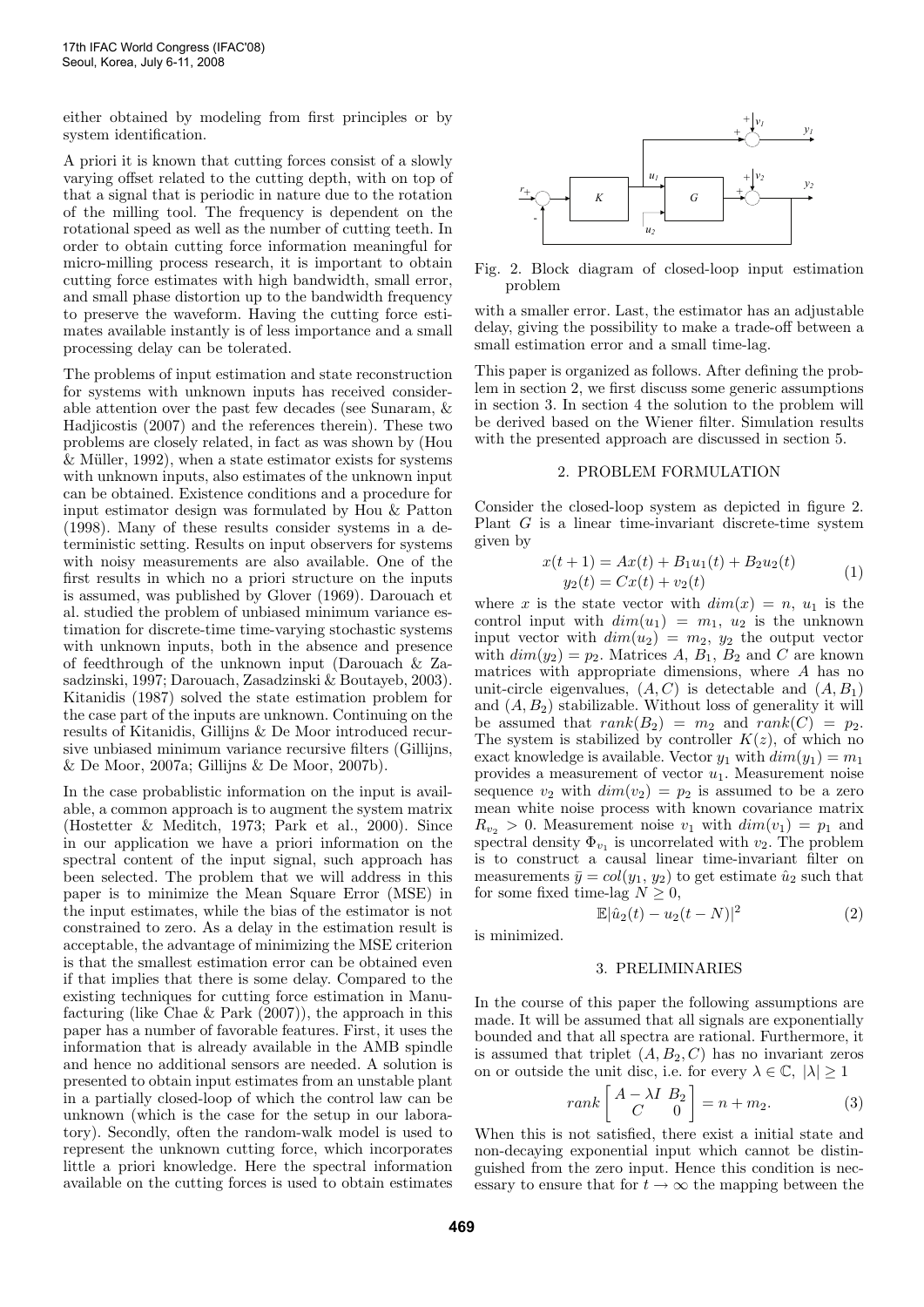input and the output is injective. Note that this condition also implies that  $p_2 \geq m_2$ , which is satisfied in the application at hand.

The superscript asterix will be used to denote the adjoint operator:  $G^*(z) = G^T(z^{-1}).$ 

# 4. INPUT ESTIMATION BY WIENER FILTERING

#### 4.1 Introduction

In this section we will derive the solution of the problem described in section 2. This we will do as follows. First in section 4.2 it is shown that under reasonable assumptions, the input sequence can be represented as white noise filtered by known dynamics. Subsequently, in section 4.3, the input estimation problem is solved for the case full information on controller  $K$  is available. This solution is then used in 4.4 to derive the input estimator in case no information on  $K$  is available.

## 4.2 Spectral model of the unknown input sequence

Given the knowledge that is available on the cutting forces, a stochastic signal model of the input sequence is the most natural. Hence, concerning input  $u_2$  the following assumptions are adopted:

- A1  $u_2$  is a realization of a stationary stochastic process that is uncorrelated with  $v_{1,2}$ ;
- A2  $u_2$  has known rational spectrum  $\Phi_u(z)$ ;
- A3  $\|\Phi_u(e^{j\omega})\|_2 \to 0$  for  $\omega \to \pi$ .

These assumptions allow to model a large class of input signals. Under assumptions A1-A3, there exists a stable, minimal LTI system  $G_u$  with state space realization given by

$$
\xi(t+1) = A_u \xi(t) + B_u w(t) u_2(t) = C_u \xi(t)
$$
\n(4)

with  $w(t)$  a white noise process with covariance  $R_u > 0$ , such that  $\Phi_u(z) = G_u(z) R_u G_u^*(z)$ . Here  $B_u$  has full column rank, and  $C_u$  has full row rank. Note that assumption A3 implies that the feedthrough in  $G_u$  can indeed be ignored. Defining  $G_1(z) = C(zI - A)^{-1}B_1$  and  $G_2(z) = C(zI - A)^{-1}B_2$ , we obtain the cascaded system  $G_c(z) = [ G_1(z) G_2(z) G_u(z) ]$  that admits the state-space representation

$$
x(t+1) = A_c x(t) + B_{c,1} u_1(t) + B_{c,2} w(t)
$$
  
\n
$$
y_2(t) = C_c x(t) + v_2(t)
$$
\n(5)

with

$$
A_c = \begin{bmatrix} A_u & 0 \\ B_2 C_u & A \end{bmatrix}, \quad B_{c,1} = \begin{bmatrix} 0 \\ B_1 \end{bmatrix}, \quad B_{c,2} = \begin{bmatrix} B_u \\ 0 \end{bmatrix}
$$
  

$$
C_c = \begin{bmatrix} 0 & C \end{bmatrix}.
$$

#### 4.3 Known controller

We will start analyzing the input estimation problem by solving it for the case complete information on the controller is available.

Proposition 4.1. Consider the closed-loop system described in section 2 and let unknown input  $u_2$  satisfy assumption A1-A3. In addition assume complete information on controller K is available. Let F be the causal estimator for  $u_2$ 

according to  $\hat{u}_2 = F\bar{y}$ , such that (2) is minimized. Then F is of the form  $[0 F_2]$ , i.e.  $y_1$  is not used to construct estimate  $\hat{u}_2$ .  $F_2$  is given by

$$
F_2(z) = F'(L - B_{c,1}K(z)) + F''(T^{-1}(z) + G_L(z)B_{c,1}K(z))
$$
 (6)

where

$$
F' = z^{-N} [C_u \ 0] (zI - \bar{A}_c)^{-1}
$$
  

$$
F'' = z^{m-N-1} [C_u \ 0] \sum_{m=1}^{N} P(\bar{A}_c^T)^{m-1} C_c^T R^{-1}
$$
 (7)

and

$$
T^{-1}(z) = I - G_L(z)L
$$
  
\n
$$
G_L(z) = C_c(zI - \bar{A}_c)^{-1}
$$
  
\n
$$
\bar{A}_c = A_c - LC_c
$$
  
\n
$$
L = A_c PC_c^T R^{-1}
$$
  
\n
$$
R = R_{v_2} + C_c PC_c^T
$$
  
\n(8)

and  $P$  is the unique positive definite solution of the discrete algebraic Ricatti equation (DARE)

$$
P = A_c P A_c^T + B_{c,2} R_u B_{c,2}^T - L R L^T.
$$
 (9)

**Proof** For brevity we will only give a sketch of the proof. From estimation theory it follows that under the given conditions, the causal filter  $F$  that minimizes  $(2)$  is the Wiener filter. In order to arrive at the equations for  $F$ , denote the cross spectrum of the unknown input  $u_2$  and  $\bar{y}$  as  $\Phi_{u_2\bar{y}}$ , and the spectral density of  $\bar{y}$  as  $\Phi_{\bar{y}}$ . Let  $M(z)$ be a minimum phase function and  $\overline{R}$  a positive definite matrix, such that  $\Phi_{\bar{y}}(z) = M(z) \bar{R} M^*(z)$  is the canonical spectral factorization of  $\Phi_{\bar{y}}$ . Then F is given by (Kailath et al., 2000)

$$
F = \{z^{-N}\Phi_{u_2\bar{y}}M^{-*}\}_+\bar{R}^{-1}M^{-1}
$$
 (10)

where  $\{\cdot\}_+$  represents the causal part of the expression between the curly brackets. We will derive an expression for the spectral factorization of  $\Phi_{\bar{y}}$ , and for  $\Phi_{u_2\bar{y}}$ , which are then used to derive the causal filter F.

Spectral factorization of  $\Phi_{\bar{y}}$  The objective here is to derive expressions for M and  $\overline{R}$  such that  $\Phi_{\overline{y}} = M \overline{R} M^*$ . Observe from figure 2 that  $\bar{y} = \bar{G}u_2 + \bar{H}\bar{v}$ , with

$$
\bar{G} = \begin{bmatrix} -KS \\ S \end{bmatrix} G_2, \quad \bar{H} = \begin{bmatrix} I & -KS \\ 0 & S \end{bmatrix}, \quad \bar{v} = \begin{bmatrix} v_1 \\ v_2 \end{bmatrix}
$$

and  $S = (1 + G_1 K)^{-1}$ . With this, it follows that the spectral density of  $\bar{y}$  is given by

$$
\Phi_{\bar{y}} = \bar{G} \Phi_{u_2} \bar{G}^* + \bar{H} \begin{bmatrix} \Phi_{v_1} & 0 \\ 0 & R_{v_2} \end{bmatrix} \bar{H}^*
$$

Note that

$$
\bar G\Phi_{u_2}\bar G^*=\bar H\left[\begin{matrix}0&0\\0&G_2\Phi_uG_2^*\end{matrix}\right]\bar H^*
$$

so that

$$
\Phi_{\bar y}=\bar H\left[\begin{array}{cc}\Phi_{v_1}&0\\0&\Psi\end{array}\right]\bar H^*,
$$

where we define the Popov function  $\Psi = G_2 \Phi_u G_2^* + R_{v_2} =$  $G_{c,2}R_uG_{c,2}^* + R_{v_2}$ . Factorization of  $\Phi_{v_1}$  and  $\Psi$  yields the desired factorization of  $\Phi_{\bar{y}}$ . As by assumption  $\Phi_{v_1}(e^{j\omega}) > 0$ for all  $\omega \in [-\pi, \pi]$ , there exist a minimum phase function  $V(z)$  and a positive definite matrix  $R_{v_1}$  such that  $VR_{v_1}V^*$ is the canonical spectral factorization of  $\Phi_{v_1}$ . Observe that  $G_{c,2}$  is not necessarily stable. However, the properties of G and  $G_u$  in combination with (3) ensure that there exist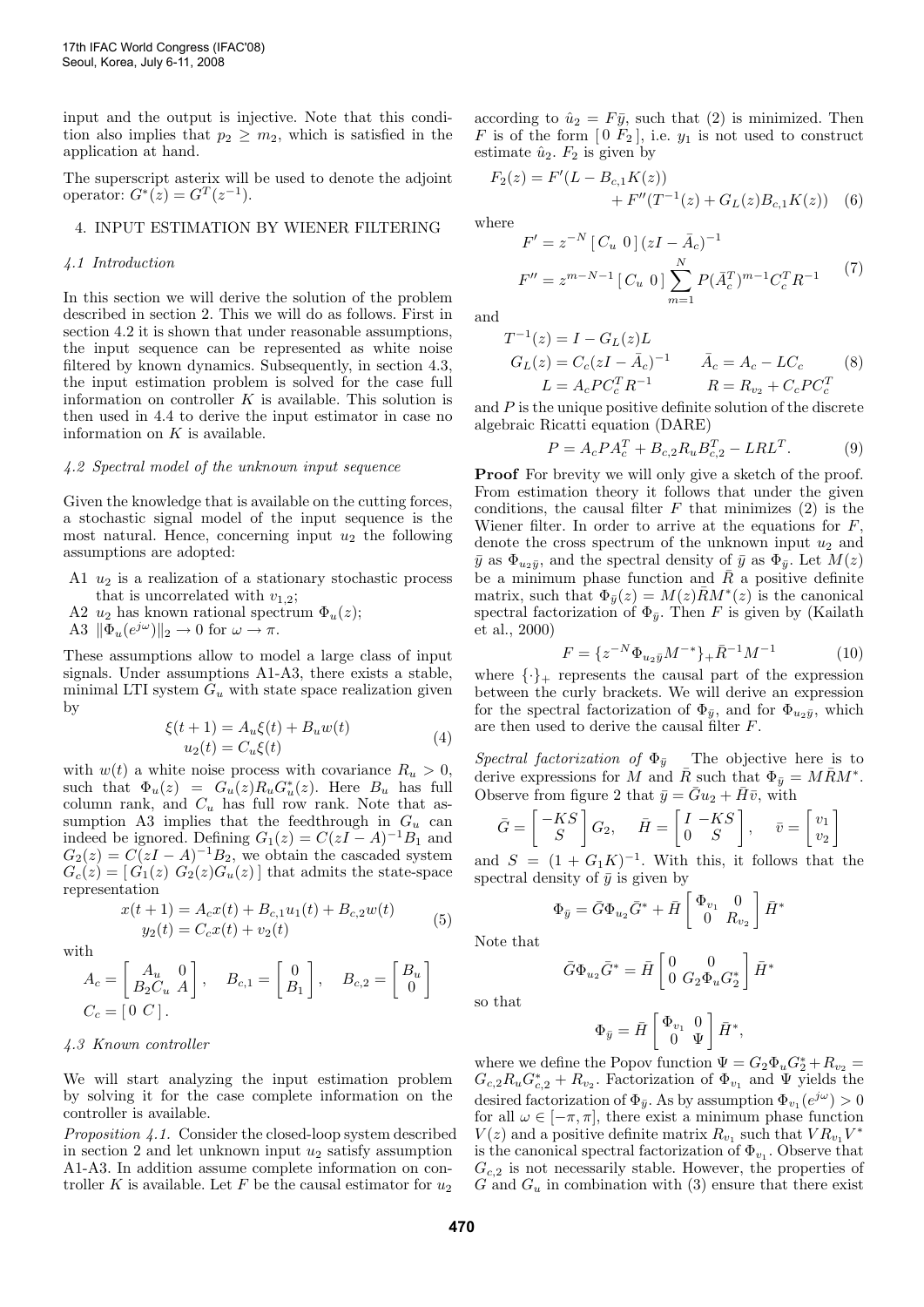a minimum-phase function  $T(z)$  and a positive definite matrix R, such that  $\Psi = TRT^*$ , where T and R satisfy (8) and (9) (Kailath et al., 2000). With this we obtain

$$
\Phi_{\bar{y}} = M \begin{bmatrix} R_{v_1} & 0 \\ 0 & R \end{bmatrix} M^* \tag{11}
$$

with  $M = \begin{bmatrix} V & -KST \\ 0 & ST \end{bmatrix}$  minimum phase. Indeed,  $M^{-1} =$  $\left\lceil V^{-1} V^{-1} K \right\rceil$  $0\qquad N$ is stable due to the stability of  $V^{-1}$ , K and  $N = (ST)^{-1}.$ 

Cross spectrum  $\Phi_{u_2\bar{y}}$  The cross spectrum between unknown input  $u_2$  and  $\bar{y}$  is given by

$$
\Phi_{u_2\bar{y}} = \Phi_{u_2}\bar{G}^* = G_u R_u G_u^* \bar{G}^*.
$$
 (12)

Derivation of the causal filter Combining (10), (11) and (12) yields

$$
F = \{z^{-N}G_u R_u G_u^* \bar{G}^* M^{-*}\} + \begin{bmatrix} R_{v_1}^{-1} & 0 \\ 0 & R^{-1} \end{bmatrix} M^{-1}.
$$
 (13)

With some algebra, it can be verified that  $G_u^* \bar{G}^* M^{-*} =$   $[0, B_c^T, G_L^*]$ . With this we obtain 0  $B_{c,2}^T G_L^*$ . With this we obtain

$$
F = \left[ 0 \left\{ z^{-N} G_u R_u B_{c,2}^T G_L^* \right\} + R^{-1} N \right] \tag{14}
$$

which proves the first part of the proposition. We continue by deriving the causal part of  $z^{-N}G_uR_uB_{c,2}^TG_L^*$  =:  $z^{-N}W(z)$ . In order to do this, we will find a strictly causal function  $W_1(z)$  and an anti-causal function  $W_2(z)$  such that  $W(z) = W_1(z) + W_2(z)$ . Partition  $P = \begin{bmatrix} P_{11} & P_{12} \\ P_{21} & P_{22} \end{bmatrix}$ according to the partitioning of  $A_c$  and let  $Z = [P_{11} \ P_{12}]$ . From (9) it follows that  $B_u R_u B_{c,2}^T = Z - A_u Z \overline{A}_c^T$ . With this,  $W(z)$  can be written as

$$
W(z) = \begin{bmatrix} C_u (zI - A_u)^{-1} & I \end{bmatrix}
$$

$$
\begin{bmatrix} Z - A_u Z \bar{A}_c^T & 0 \\ 0 & 0 \end{bmatrix} \begin{bmatrix} (z^{-1}I - \bar{A}_c^T)^{-1} C_c^T \\ I \end{bmatrix}.
$$
 (15)

Note that any function of the form

$$
S_{12}(z) = \left[ C_1 (zI - A_1)^{-1} I \right] \begin{bmatrix} K & L \\ M & N \end{bmatrix}
$$
\n
$$
\left[ \begin{array}{c} (z^{-1}I - A_2^T)^{-1} C_2^T \\ I \end{array} \right]
$$

is invariant under transformation

$$
\begin{bmatrix} K & L \\ M & N \end{bmatrix} \rightarrow \begin{bmatrix} K - Q + A_1 Z A_2^T & L + A_2 Q C_2^T \\ M + C_1 Q A_2^T & N + C_1 Q C_2^T \end{bmatrix}
$$

for any matrix Q with appropriate dimensions. Applying this transformation to (15) with  $Q = Z$ , it follows that

$$
W_1(z) = C_u (zI - A_u)^{-1} A_u Z C_c^T
$$
 (16)  
\n
$$
W_2(z) = C_u Z \bar{A}_c^T (z^{-1}I - \bar{A}_c^T)^{-1} C_c^T + C_u Z C_c^T.
$$
 (17)

It follows immediately that  $\{z^{-N}W(z)\}_+ = z^{-N}W_1(z) +$  ${z^{-N}W_2}_{\text{+}}$ . Note that  $W_2(z)$  can be expanded as

$$
W_2(z) = [C_u \ 0] \sum_{m=1}^{\infty} z^{m-1} P(\bar{A}_c^T)^{m-1} C_c^T \qquad (18)
$$

from which it follows that the causal part of  $z^{-N}W_2(z)$  is given by

$$
\{z^{-N}W_2(z)\}_+ = [C_u \ 0] \sum_{m=1}^N z^{m-N-1} P(\bar{A}_c^T)^{m-1} C_c^T
$$

Hence,  $F = \left[ 0 \left( z^{-N} W_1(z) + \{ z^{-N} W_2 \} _{+} \right) R^{-1} N \right]$ , which in combination with the identities

$$
W_1(z)R^{-1}N(z) = [C_u \ 0] (zI - \bar{A}_c)^{-1} (L - B_{c,1}K(z))
$$
  

$$
N(z) = T^{-1}(z) + G_L(z)B_{c,1}K(z)
$$

yields the result of (6).  $\Box$ 

For increasing delay  $N$ , the estimation error obtained with F decreases, allowing to trade off lower estimation error against longer delay. Also note that for  $N = 0$  a filter structure similar to the Kalman filter is obtained.

# 4.4 Controller unknown

As expected, the filter obtained in section 4.3 depends on the controller  $K(z)$ . If explicit information on  $K(z)$  is not available, we can use the input  $y_1$  to construct an estimator that does not depend on  $K(z)$ .

Proposition 4.2. Consider the closed-loop system described in section 2, where no information on the controller  $K$ is available. Let  $u_2$  satisfy A1-A3. If the noise on  $y_1$  is negligible, the estimate  $\hat{u}_2$  obtained with causal input estimator  $\hat{u}_2 = \check{F}\bar{y}$  where  $\check{F}$  is given by

$$
\tilde{F}(z) = F'[B_{c,1} L] + F''([0 I] - G_L(z) [B_{c,1} L])
$$
 (19)  
with  $F', F'', G_L$ , and L as defined in (7) and (8), minimizes (2).

Indeed  $\check{F}$  does not depend on  $K$ , which implies that for any control law, under the given conditions, optimal input estimates are obtained. This we can prove as follows.

Proof We have demonstrated the optimality of the input estimator (6) for the case K is known. If  $v_1$  negligible, we may substitute  $-K(z)y_2$  by  $y_1$  to obtain

$$
y = F'(Ly_2 + B_{c,1}y_1)
$$
  
+ F''(T<sup>-1</sup>(z)y<sub>2</sub> - G<sub>L</sub>(z)B<sub>c,1</sub>y<sub>1</sub>). (20)

This can be rewritten to  $(19)$ .  $\Box$ 

## 5. SIMULATION RESULTS

The input estimation approach has been tested in simulation using Matlab/Simulink. A simulation model has been developed based on the properties of the AMB spindle setup in our laboratory. Signals from the axial AMB are not considered in this case. System G results from a finite element modeling which after balanced truncation and discretization with  $T = 25\mu s$  yielded a model with  $n = 32$ ,  $m_1 = 4$  (current inputs),  $m_2 = 2$  (cutting force inputs in x and y direction) and  $p_2 = 4$  (displacement outputs). Output noise covariance matrix is diagonal, i.e.  $R_v = \sigma_v^2 I$ , with  $\sigma_v = 10^{-7}m$ . In the simulation a PID controller is applied to stabilize each of the four magnetic bearings. The input estimators demonstrated here however do not use the information on the controller and are designed as described in section 4.4. For the cutting forces, a waveform is chosen in accordance with a model describing the cutting forces when milling with a micro-endmill with two teeth (Dow, Miller & Garrard, 2000).

We will discuss the simulation results for two cases. First, for a simple model for the input force, we will compare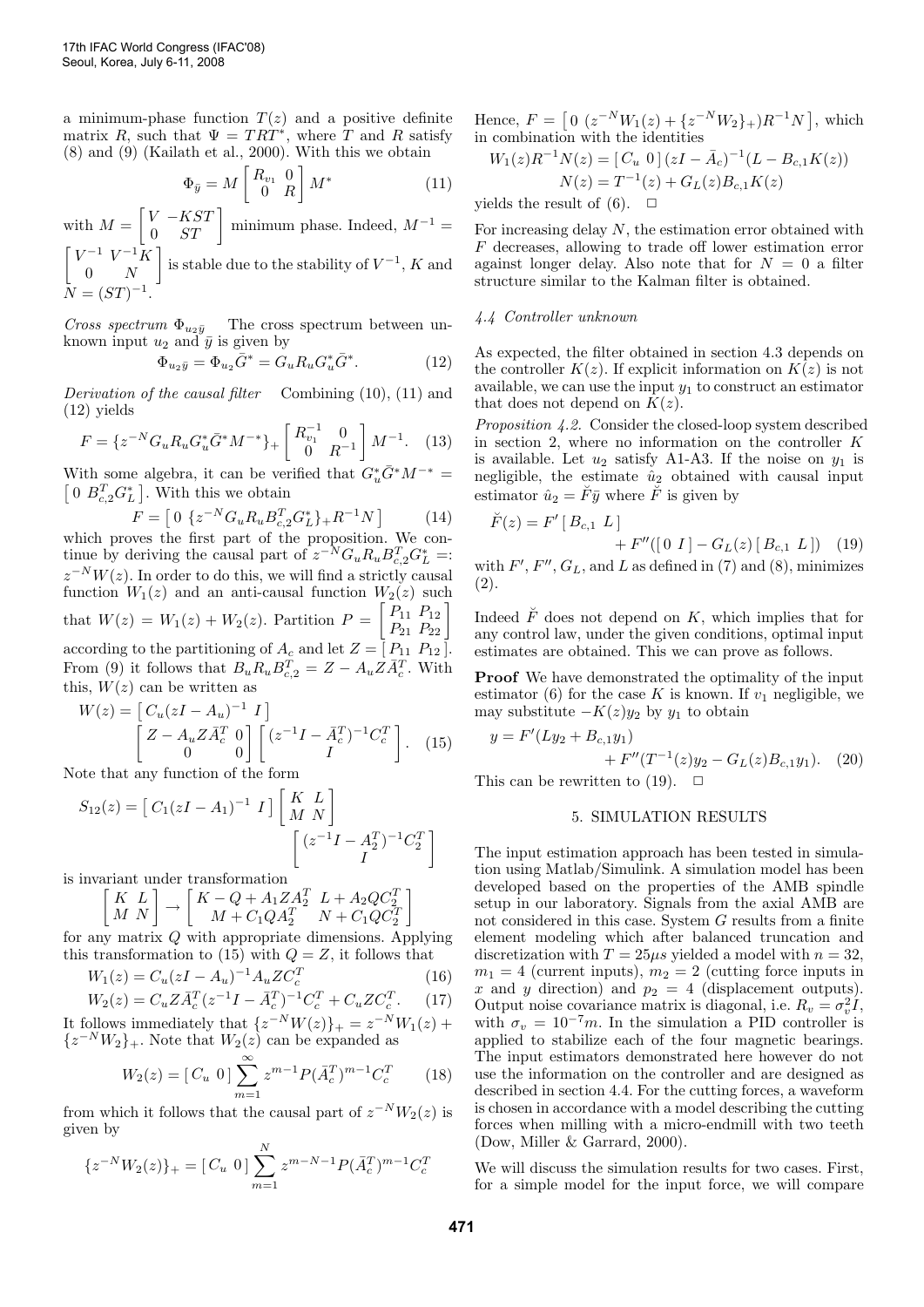the results obtained with an estimator with and without delay. At higher rotational speeds estimation results will improve if the spectral information on the cutting forces is used when designing estimators. This will be investigated in the second test.

### 5.1 Test 1: Input observers with  $N = 0$  and with  $N > 0$

In this test for the input a simple model is chosen, i.e. a random walk-like model  $(A_u = 0.999 \cdot I, B_u = C_u = I).$ Figure 3 shows plots of the simulated response of the AMB system to the chosen input signal (rotational frequency is 10, 000 rpm). In this figure only the signals from the front radial  $x$  bearing are displayed. An estimator has been implemented with no delay  $(N = 0)$  and one with a delay of  $N = 80$  time steps. The result of both estimators is depicted in figure 4 (x-direction only), where the result of the delayed estimator has been shifted by 80 time steps in order to compare it with the input signal. We observe a number of things. A first difference is that the result of the estimator for  $N = 0$  is more noisy than that of  $N = 80$ . This can be explained by figure 5(a) and (b). Figure 5(a) depicts amplitude response of  $F_2(z)G_2(z)|_{1,1}$ , viz. the transfer function from the first element of unknown input  $u_2$  to the first element of its estimate  $\hat{u}_2$ . Figure 5(b) shows the response of the input estimator to the measurement noise in  $y_2$ , i.e. it shows spectral density  $F_2(e^{j\omega})R_{v_2}F_2^*(e^{j\omega})|_{1,1}$ . These figures show that the delayed estimator has an equal bandwidth as the estimator with  $N = 0$ , but has steeper roll-off at higher frequences. Moreover, the high frequency measurement noise is better suppressed. A more striking difference is that the estimator for  $N = 0$  has a delay of around 21 time steps, whereas the estimator for  $N = 80$  has no extra delay. To investigate this, we need to inspect the phase response of both filters. It is well known that a filter representing a pure delay has a linear phase characteristic. In filter design it is therefore common to evaluate the group delay, which is the first order derivative of the phase response function. The more constant the group delay of a filter is in the pass band, the more it will act as a delay and the least it will distort the waveform of the input signals in the pass band. In figure 6 we have depicted the group delay of  $F_2(z)G_2(z)|_{1,1}$  for both estimators. This figure clearly shows that both estimators have a constant group delay for low frequencies. Here the delayed estimator is also outperforming the estimator for  $N = 0$ , as its group delay is constant up till the bandwidth of the estimator whereas the group delay  $N = 0$  for increasing frequencies slightly drifts off before reaching the bandwidth of the estimator.

An interesting conclusion from this simulation is that the delay of 21 time steps obtained for  $N = 0$  is the minimum delay that can be obtained under criterion (2). Indeed, choosing an N smaller than 21 will not result in a filter with a smaller total delay  $(N+$ the additional delay in the filter). Moreover, if the noise on  $y_2$  is increased, a filter with a lower bandwidth and a higher group delay is obtained. This is logical since if the noise on the output measurements is increased, it will take longer before the system's response is strong enough to be discerned from the noise.



Fig. 3. Displacement and current signals of the front AMB bearing in x-direction (i.e. first elements of  $y_1$  and  $y_2$ )



Fig. 4. Estimation results for the cutting force in xdirection (first element of  $\hat{u}_2$ ) for  $N = 0$  (upper figure) and  $N = 80$  (lower figure)



Fig. 5. (a) Amplitude response from  $u_{2,1}$  to  $\hat{u}_{2,1}$  for  $N = 0$ (solid) and  $N = 80$  (dotted), (b) Spectral density of noise in  $\hat{u}_{2,1}$  for  $N = 0$  and  $N = 80$ 

#### 5.2 Test 2: Improved stochastic model for the input

The simulation described in the previous section is performed at a relatively low rotational speed. At higher rotational speeds, i.e. at 50, 000 rpm, estimation errors made by the estimator with  $N = 0$  are quite large, whereas the delayed estimator can still produce good estimates though. Obviously increasing the rotational frequency of the AMB spindle results in cutting forces with higher frequencies. As with any mechanical system, the response of the AMB system descreases as the exciting frequencies